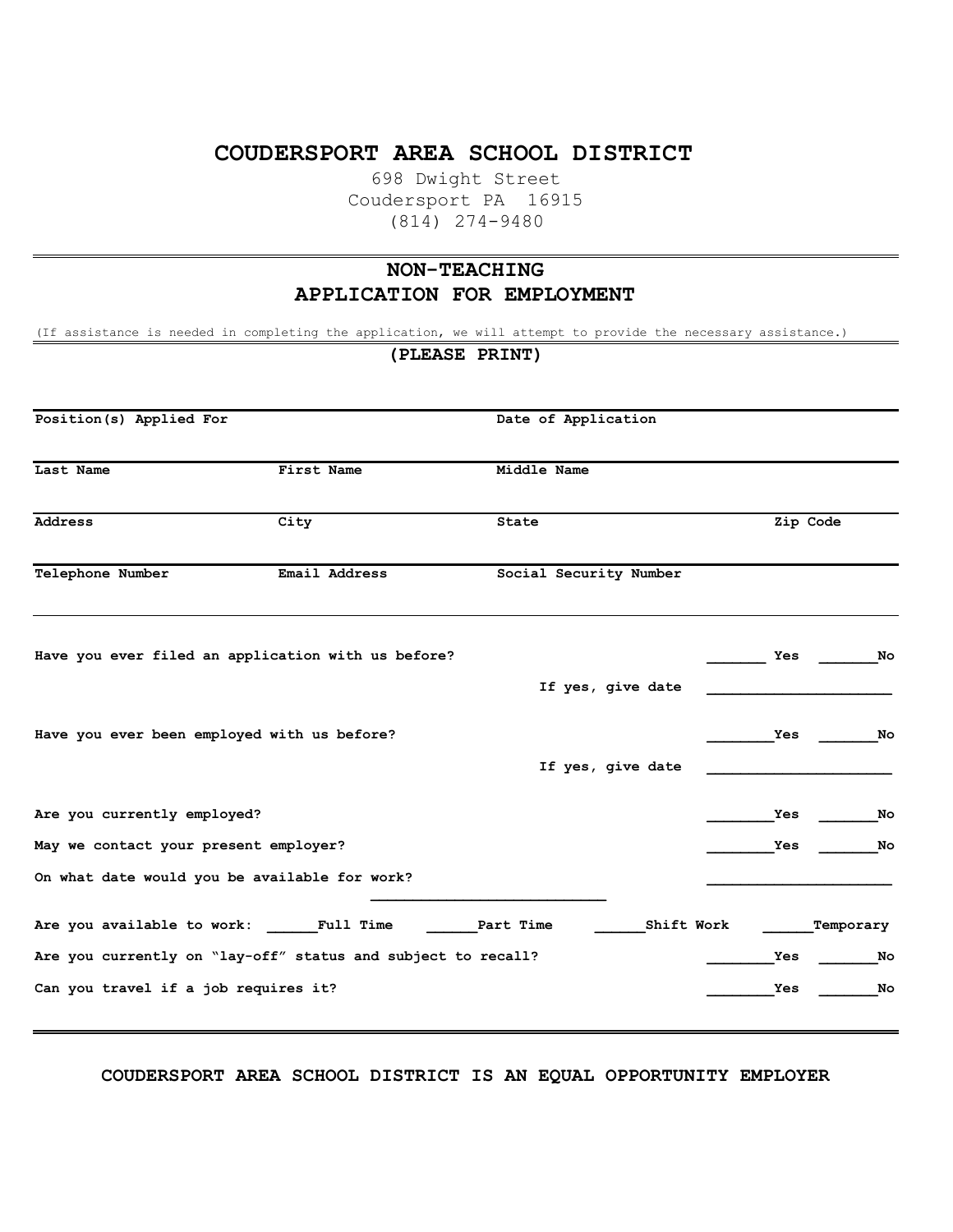|                          | NAME & ADDRESS OF SCHOOL | <b>COURSE OF STUDY</b> | YEARS COMPLETED | <b>DIPLOMA</b> |
|--------------------------|--------------------------|------------------------|-----------------|----------------|
| High School              |                          |                        |                 |                |
| Undergraduate<br>College |                          |                        |                 |                |
| Graduate<br>Professional |                          |                        |                 |                |
| Other<br>(Specify)       |                          |                        |                 |                |

**If any of your education was under a different name, please provide that name.**

## **Other Qualifications:**

**Summarize special job-related skills and qualifications acquired from employment or other experience and/or state any additional information you feel may be helpful to us in considering your application.**

 $\mathcal{L}_\mathcal{L} = \mathcal{L}_\mathcal{L}$ 

 $\mathcal{L}_\mathcal{L} = \mathcal{L}_\mathcal{L}$ 

 $\mathcal{L}_\mathcal{L} = \mathcal{L}_\mathcal{L}$ 

 $\mathcal{L}_\mathcal{L} = \mathcal{L}_\mathcal{L}$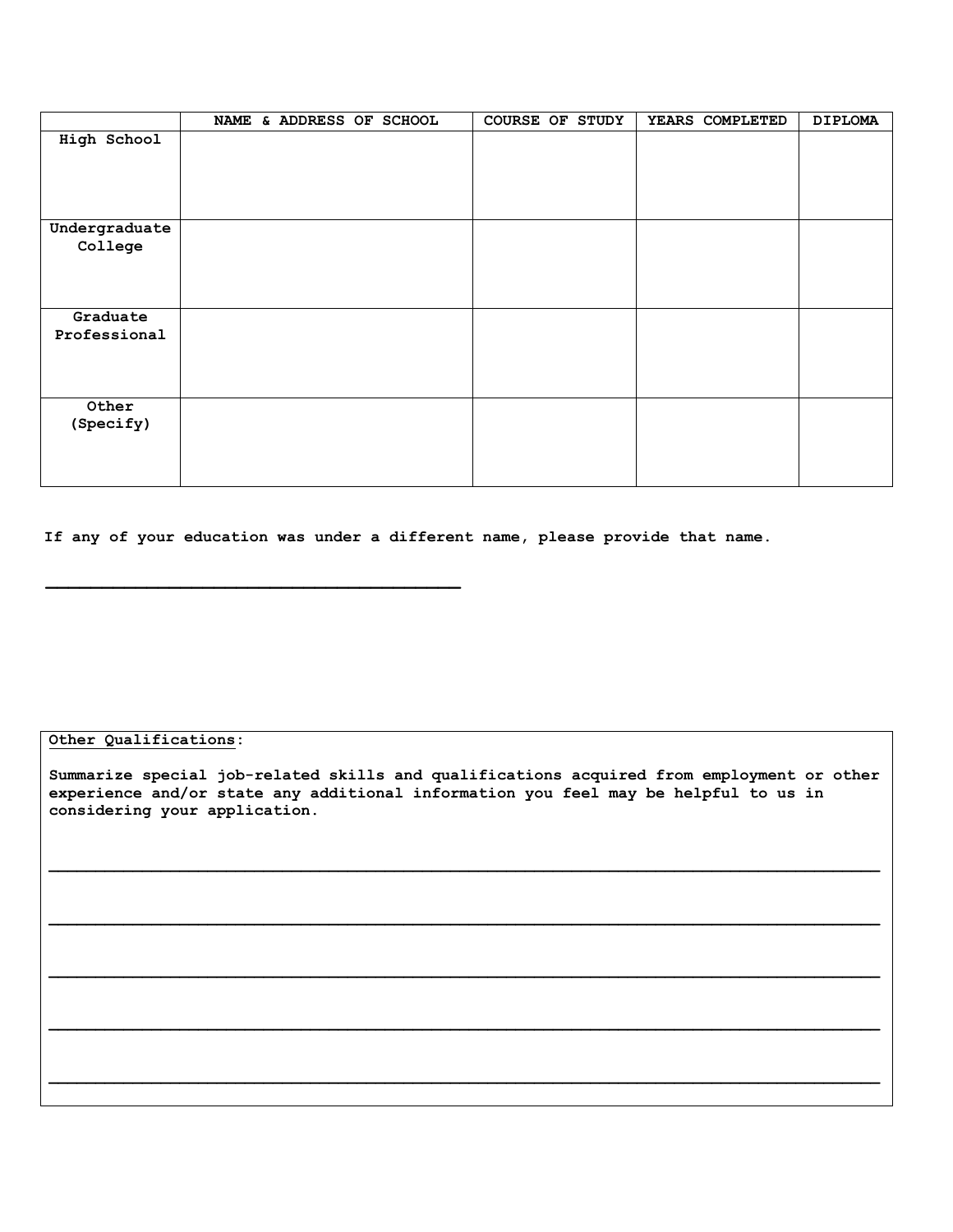| $\overline{1}$ . | Employer           |     | Address            |        | Telephone No. |
|------------------|--------------------|-----|--------------------|--------|---------------|
|                  | Job Title          |     | Work Performed     |        | Supervisor    |
|                  | Dates Employed     |     | Hourly Rate/Salary |        |               |
|                  | From:              | To: | Starting:          | Final: |               |
|                  | Reason for Leaving |     |                    |        |               |
| 2.               | Employer           |     | Address            |        | Telephone No. |
|                  | Job Title          |     | Work Performed     |        | Supervisor    |
|                  | Dates Employed     |     | Hourly Rate/Salary |        |               |
|                  | From:              | To: | Starting:          | Final: |               |
|                  | Reason for Leaving |     |                    |        |               |
| 3.               | Employer           |     | Address            |        | Telephone No. |
|                  | Job Title          |     | Work Performed     |        | Supervisor    |
|                  | Dates Employed     |     | Hourly Rate/Salary |        |               |
|                  | From:              | To: | Starting:          | Final: |               |
|                  | Reason for Leaving |     |                    |        |               |
| 4.               | Employer           |     | Address            |        | Telephone No. |
|                  | Job Title          |     | Work Performed     |        | Supervisor    |
|                  | Dates Employed     |     | Hourly Rate/Salary |        |               |
|                  | From:              | To: | Starting:          | Final: |               |
|                  | Reason for Leaving |     |                    |        |               |
| 5.               | Employer           |     | Address            |        | Telephone No. |
|                  | Job Title          |     | Work Performed     |        | Supervisor    |
|                  | Dates Employed     |     | Hourly Rate/Salary |        |               |
|                  | From:              | To: | Starting:          | Final: |               |
|                  | Reason for Leaving |     |                    |        |               |
|                  |                    |     |                    |        |               |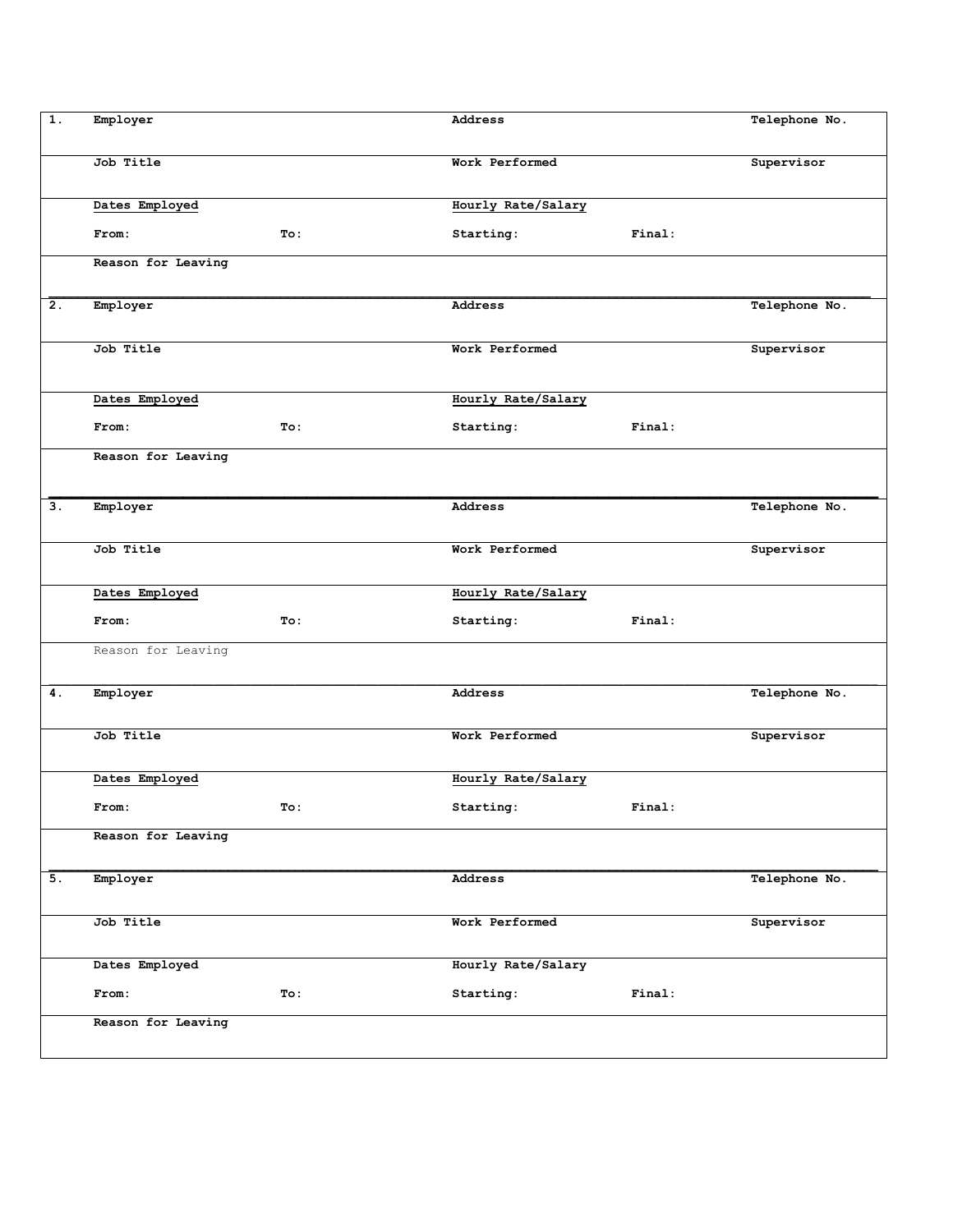You must give complete answers to all questions. If you answer "**Yes**" to any question, you must list **all** offenses and for each conviction provide the date of conviction and disposition regardless of the date or location of occurrence. Conviction of a criminal offense is not a bar to employment in all cases. Each case is considered on its merits. Your answers will be verified with appropriate police records.

**Criminal Offense** includes felonies, misdemeanors, summary offenses, and convictions resulting from a plea of "nolo contendere" (no contest).

**Conviction** is an adjudication of guilt and includes determinations before a court, a district justice, or a magistrate which results in a fine, sentence, or probation.

**You may omit**: minor traffic violations, offenses committed before your 18th birthday which were adjudicated in juvenile court or under a Youth Offender Law, and any convictions which have been expunged by a court or for which you successfully completed an Accelerated Rehabilitative Disposition program.

| Were you ever convicted of a criminal offense?                                                                                                                                                                                                                                  | Yes |    | Nο            |    |           |
|---------------------------------------------------------------------------------------------------------------------------------------------------------------------------------------------------------------------------------------------------------------------------------|-----|----|---------------|----|-----------|
| Are you currently under charges for a criminal offense?                                                                                                                                                                                                                         | Yes |    | No            |    |           |
| Have you ever forfeited bond or collateral in connection with a criminal offense?                                                                                                                                                                                               | Yes |    | No            |    |           |
| Within the last ten years have you been fired from any job for any reason?                                                                                                                                                                                                      |     | П. | Yes           |    | $\Box$ No |
| Within the last ten years, have you quit a job after being notified that you would be fired?                                                                                                                                                                                    |     |    | $\square$ Yes |    | $\Box$ No |
| Have you ever been professionally disciplined in any state?<br>Professionally disciplined means the annulment, revocation, or suspension of any certificate or<br>license or having received a letter of reprimand from an agency, board, or commission of state<br>government. |     |    | Yes           |    | $\Box$ No |
| Are you subject to any visa or immigration status which would prevent lawful employment?                                                                                                                                                                                        |     |    | Yes           | П. | No        |

**Note**: If you answered "**Yes**" to any of the above questions, please provide a detailed explanation on a separate sheet of paper, including dates, and attach it to this application. Please print and sign your name on the sheet and include your social security number.

#### **\*\*\*\*\*\*\*\*\*\*\*\*\*\*\*\*\*\*\*\*\*\*\*\*\*\*\*\*\*\*\*\*\*\*\*\*\*\*\*\*\*\*\*\*\*\*\*\*\*\*\*\*\*\*\*\*\*\*\*\*\*\*\*\*\*\*\*\*\*\*\*\*\*\*\***

### ACT 34 CLEARANCE (PA State Police Criminal Background Check)

Each applicant must submit with his/her employment application a copy of a Criminal History Record from the Pennsylvania State<br>Police. Prospective employees must submit ORIGINAL report, which may not be more than one (1)

**ACT 114 CLEARANCE** (Federal Criminal History Record)

Each applicant must submit with his/her employment application a copy of a Federal Criminal Record from the Federal Bureau of Investigation (FBI). Prospective employees must submit ORIGINAL report, which may not be more than one (1) year old.

ACT 151 CLEARANCE (PA Child Abuse History Clearance)

Each candidate must submit with his/her employment application a copy of an official clearance from the PA Department of Public Welfare. Prospective employees must submit ORIGINAL report, which may not be more than one (1) year old.

**ACT 24** (Arrest/Conviction Report and Certification Form)

Employees are required to complete this form and submit it to the Administrative Assistant to the Superintendent.

#### **ACT 126** (Mandatory Child Abuse Recognition and Reporting Training)

Employees are required to complete a minimum of three (3) hours of training every five (5) years starting with the official effective date of PA Act 126, which was January 2, 2013. The training program can be found at<br>**[https://www.reportabusepa.pitt.edu](https://www.reportabusepa.pitt.edu/)** After-completion-of-the-training,-the-original-training-certificate-should-be-submitted-to the Administrative Assistant to the Superintendent prior to employment.

#### **ACT 168** (Sexual Misconduct/Abuse Disclosure Release)

Act 168 of 2014 requires completion of the Act 168 Commonwealth of PA Sexual Misconduct/Abuse Disclosure Release. Please rev iew the instructions included with the form as you may need to complete multiple forms. Your form(s) should be returned to Coudersport Area School District with your application materials.